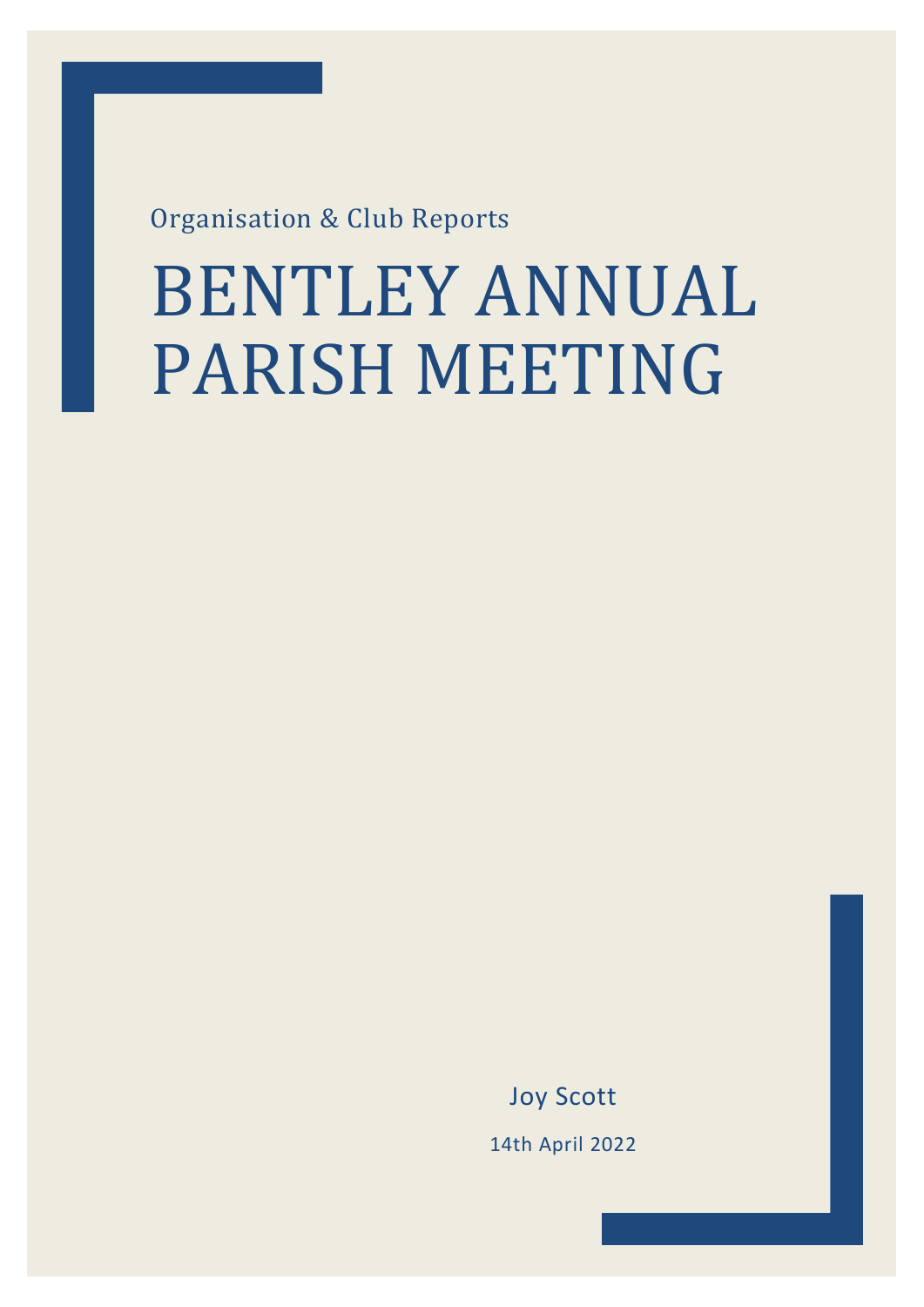# **Table of Contents**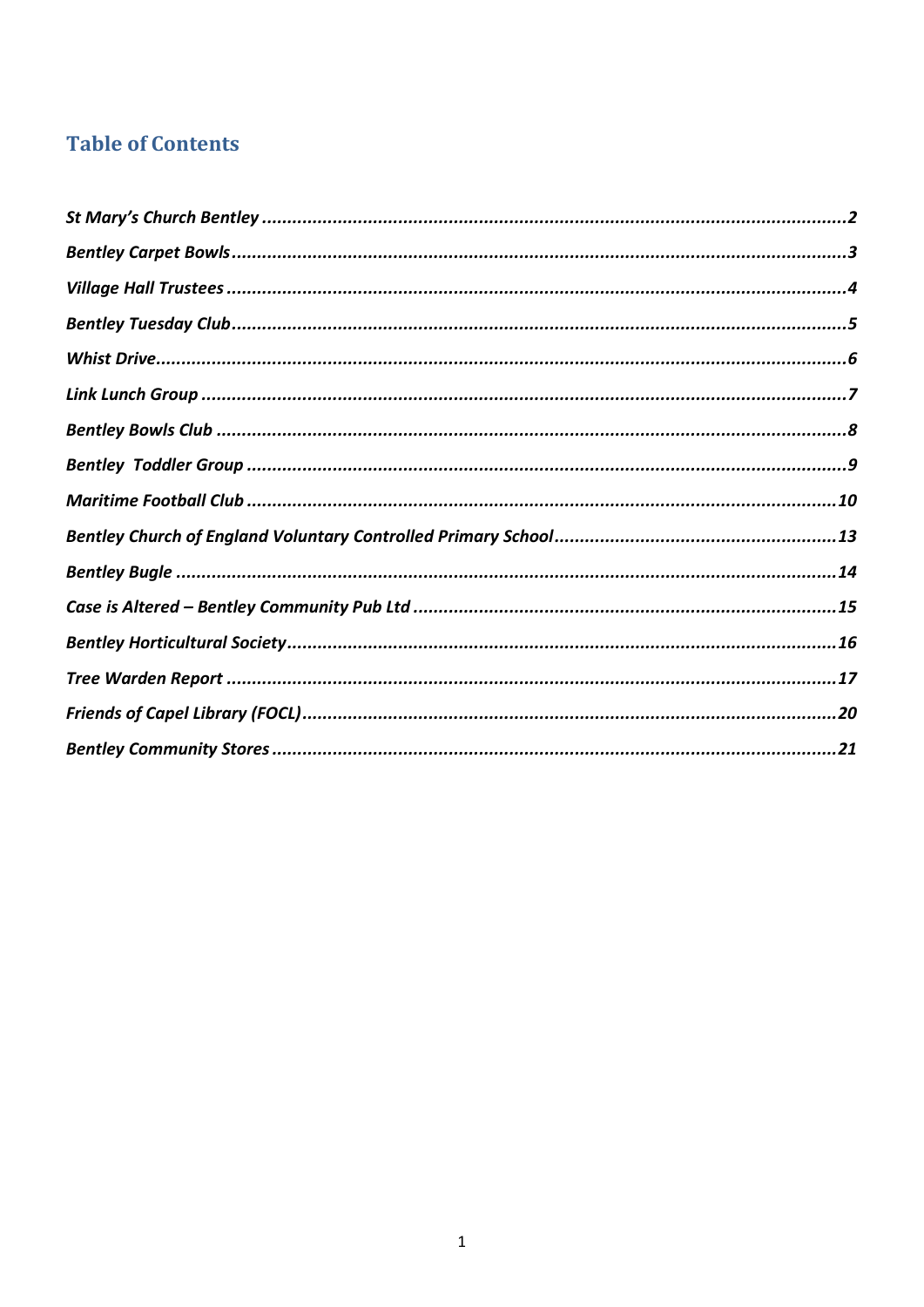#### <span id="page-2-0"></span>St Mary's Church Bentley

#### **PCC Report to the Annual Parish Meeting Thursday 14th 2022**

Once the church refurbishment was completed and we had a kitchen area and indoor toilet we began to hold services in church although we still held Zoom services for those who could not get to church or who were vulnerable. We celebrated the improvements with a special service led the Bishop of Dunwich. Doors were kept open to ensure fresh air in the building and masks were worn. Gradually as infection rates improved, we began to serve refreshments while people maintained social distancing. Conditions have continued to improve. We now hold regular services and details of these can be found in The Bugle, as can contact details if you need to book a baptism, wedding or funeral.

We are grateful for the work, carried out on behalf of the Parish Council, by Peter Baldwin, in the closed churchyard. We have a team of hard-working, keen and very capable volunteers keeping the churchyard extensions neat and welcoming. The carpark is a valuable asset.

Our links with the Primary School have sadly been attenuated but we have made short videos of bible stories as we could not go to school with Open the Book. We look forward to the time when we can get back into school.

We continue to support West Villa Homeless Families Unit especially at, Christmas, Harvest and Easter. They are always very appreciative and we are grateful for the support we receive from our wonderful village community. Bedding and towels are still very much needed and many thanks to the many, often anonymous, donations.

We have now started some of our social and fund raising events and they are proving popular. Many thanks for all the local support.

Sandra Mehen PCC Secretary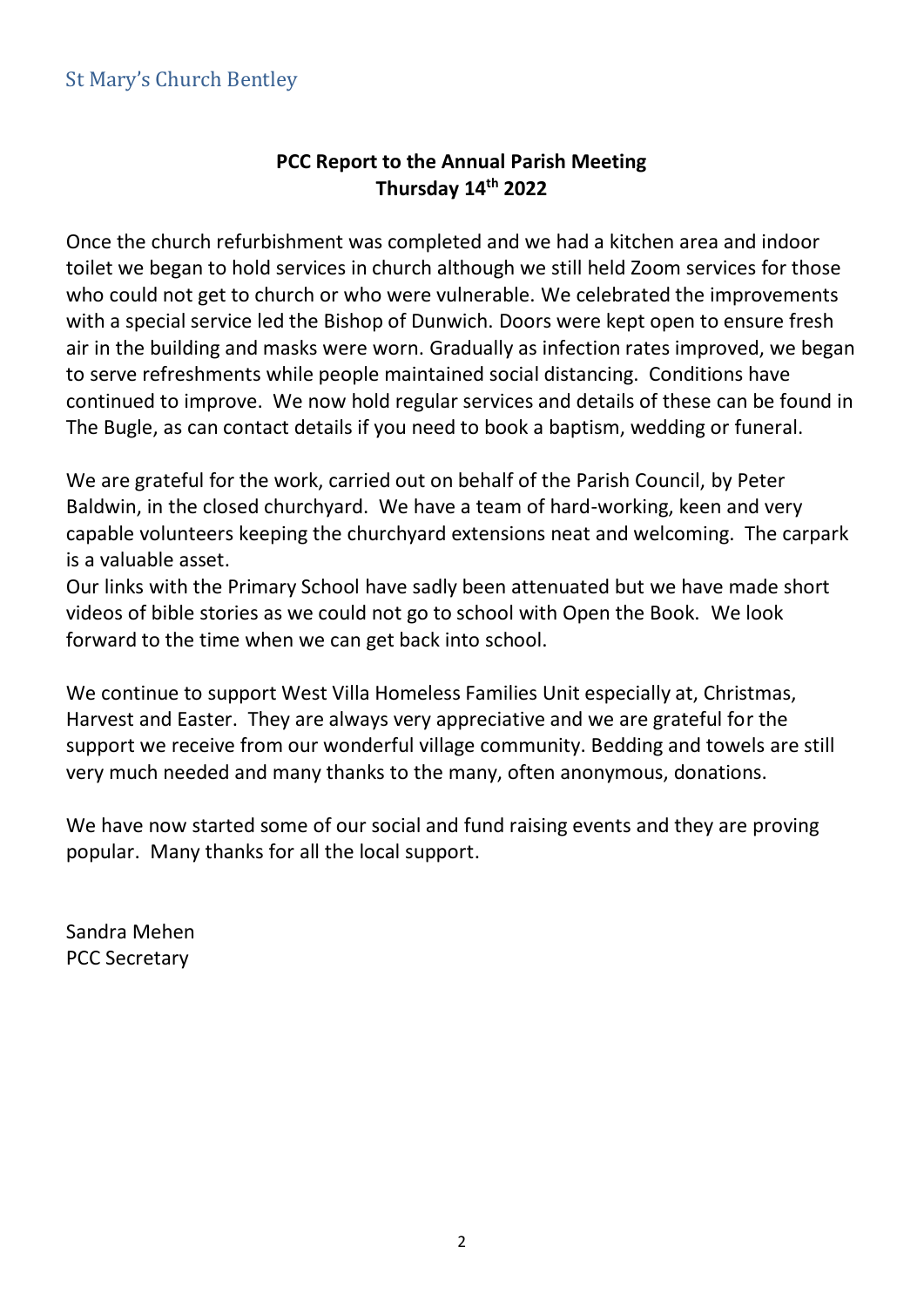# <span id="page-3-0"></span>Bentley Carpet Bowls

#### **Report for the Annual Parish Meeting – 14th April 2022**

After a stuttering start when only six players were allowed to play and then do we wear masks or do we not we were at long last able to have our normal Roll Ups following guidelines set by the English Carpet Bowls Association.

Everybody was really pleased to get back to some normality, we have 24 members but we are always on the lookout for new members.

After much discussion the Suffolk Carpet Bowls Association decided to run a Suffolk Triples League splitting the Clubs into four leagues taking into account their locality.

We have been enjoying playing in the South League against Belstead, Chelmondiston, Harkstead and Hintlesham and Chattisham. The odd games have had to be rearranged due to Covid but most of all things have run very smoothly.

We look forward to a Summer League when we hope things will be much more normal.

Jill Mills **Secretary** Bentley Carpet Bowls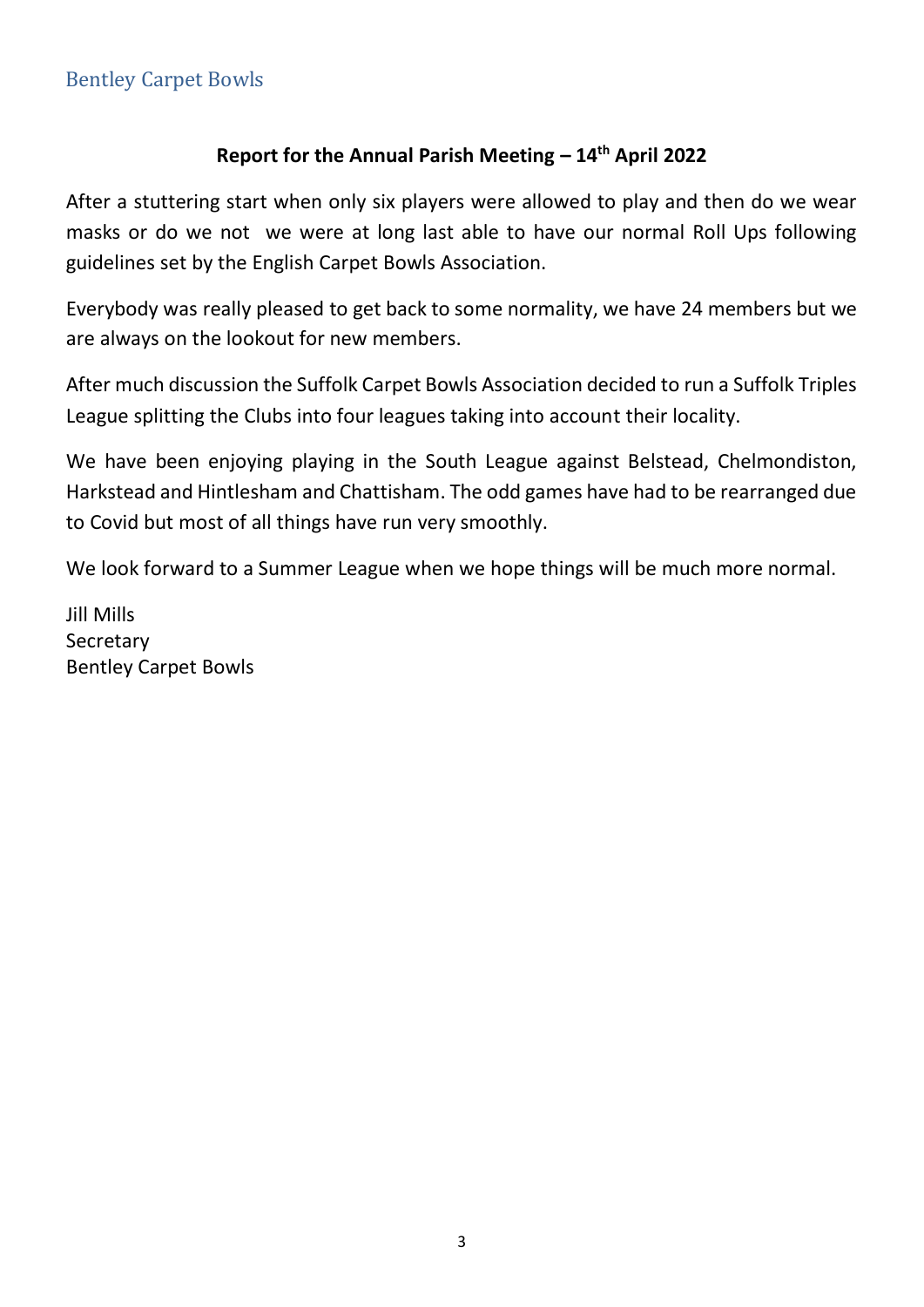#### <span id="page-4-0"></span>Village Hall Trustees

The village hall is now back to pre-lockdown levels of use and it has remained available for hire at all times except when this was not permitted by regulations.

Supplementary Conditions of Hire were introduced to reflect various guidelines and we thank all hirers and also our cleaner for accommodating these.

We qualified for certain government Covid-related grants and the Trustees have decided that the best use for these is to waive hiring charges for village groups which have used the hall regularly.

We expect this to continue at least into next year.

Mark Usher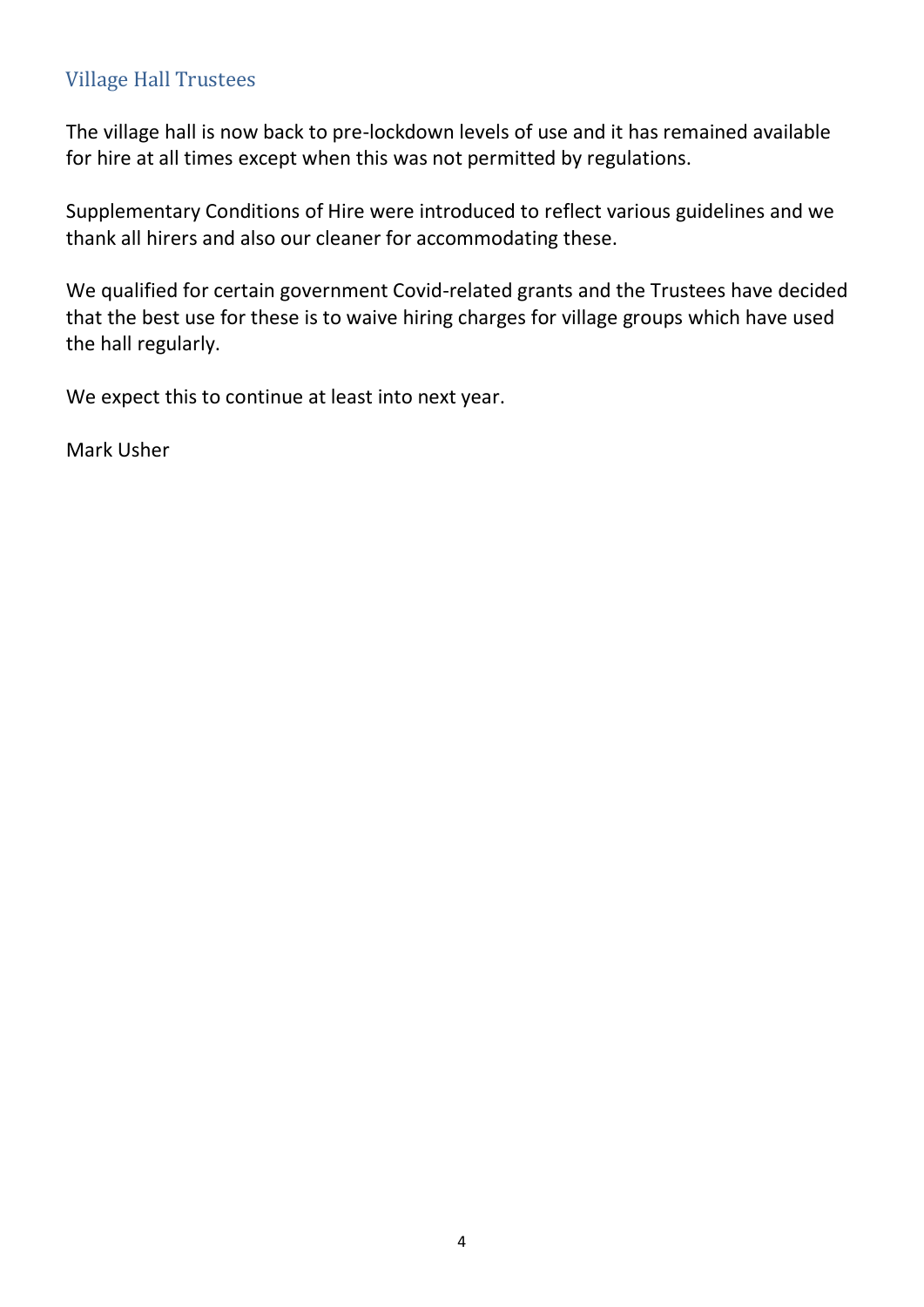# <span id="page-5-0"></span>Bentley Tuesday Club

It seemed strange to re-start the Tuesday Club again without my colleague Margaret Blackmore who sadly collapsed and died on her way home from the last Tuesday Club meeting before lock down.

After some inquiries from former members a meeting was held at the end of September 2021 when we were fortunate to have a volunteer Cathy Sweeney to help run the club which meets fortnightly in the village hall in the afternoon. After a slow start the membership stands at 52 members of mainly over 70s.

A varied programme is organised throughout the year including speakers on various subjects, entertainers, choirs, chair aerobics, and we also have two summer outings as well as our Annual Christmas Lunch.

A programme is available on request or you can come initially as a visitor to the Club.

Veronica Howe Treasurer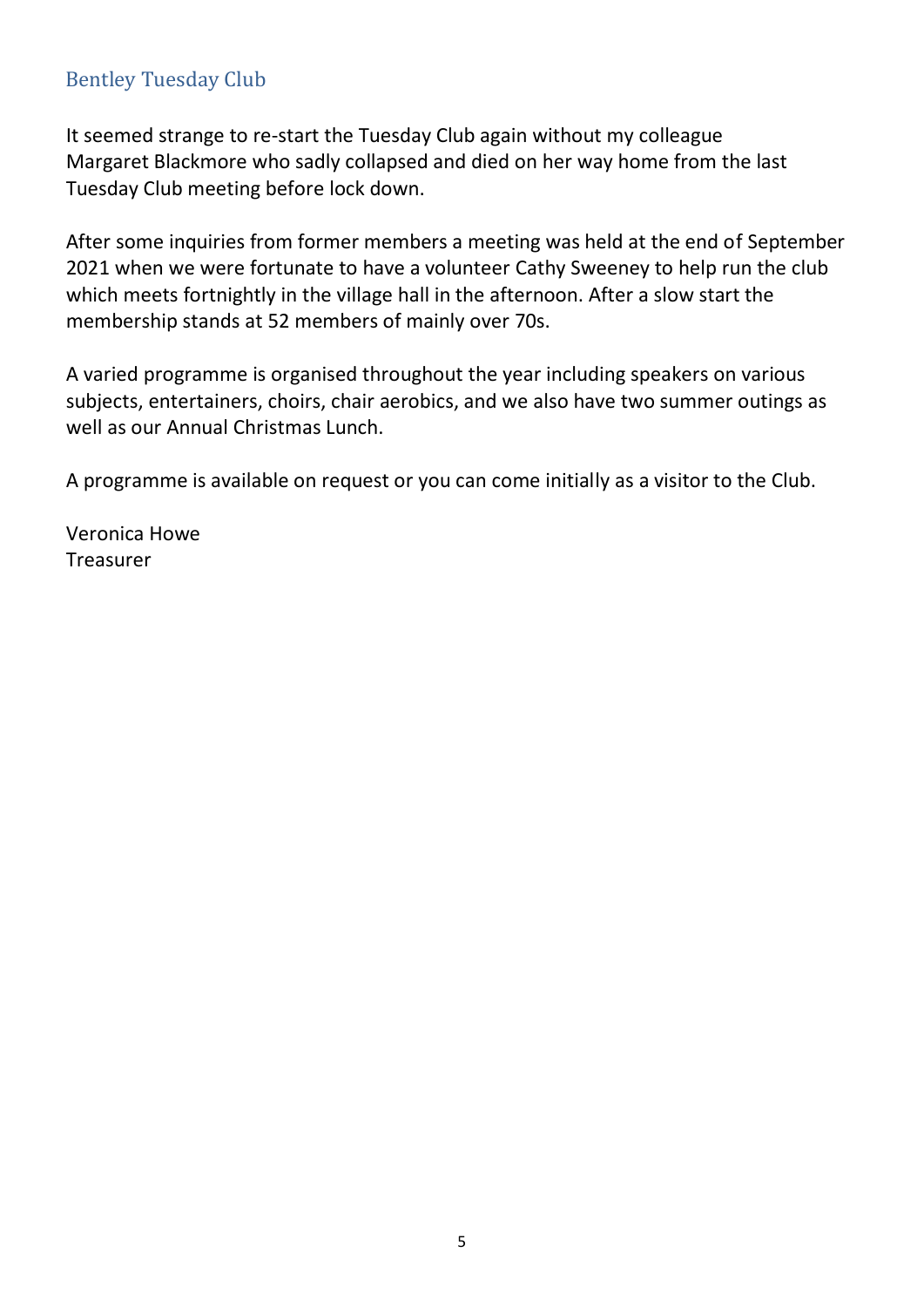#### <span id="page-6-0"></span>Whist Drive

Nine whist drives have been held since the restart in November 2021. We are only averaging 4.5 tables (18 people), well down on attendance before shutdown when it was 10 tables (40 people).

The whist drives are held on the first and third Wednesday of every month and everybody is made very welcome.

Veronica Howe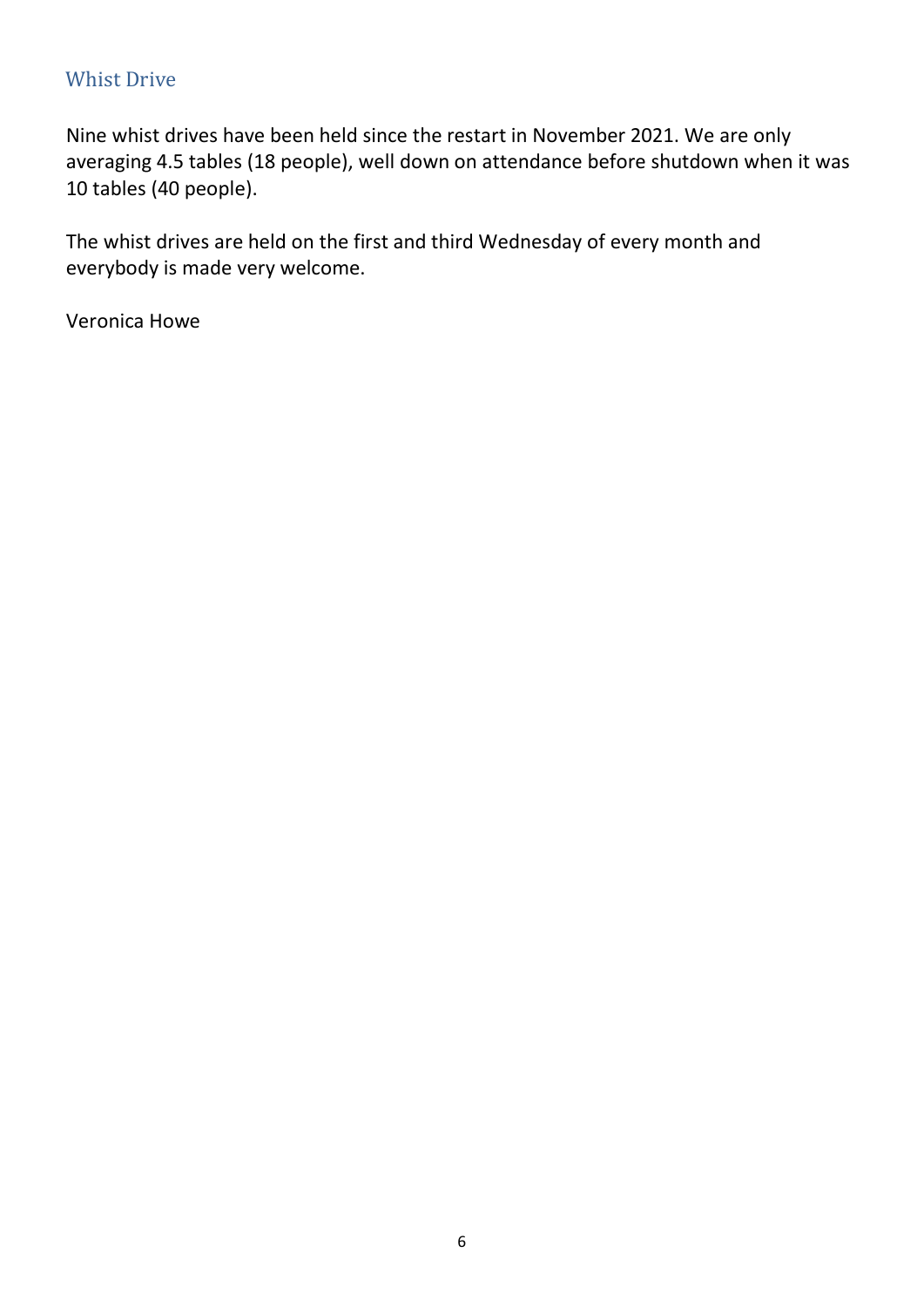# <span id="page-7-0"></span>Link Lunch Group

We started lunches again in October 2021 and have continued once a month on the third Thursday of the month. The April lunch will be last one for the season.

We serve up a two course meal with tea and coffee for £6.00 and any surplus money is donated to charity.

This season we have donated £950.00

- £150.00 to St Elizabeth Hospice
- £150.00 to Suffolk Wildlife
- £150.00 to Suffolk Sight in memory of Marie Piper
- £500.00 to Ukraine Humanitarian Appeal

Veronica Howe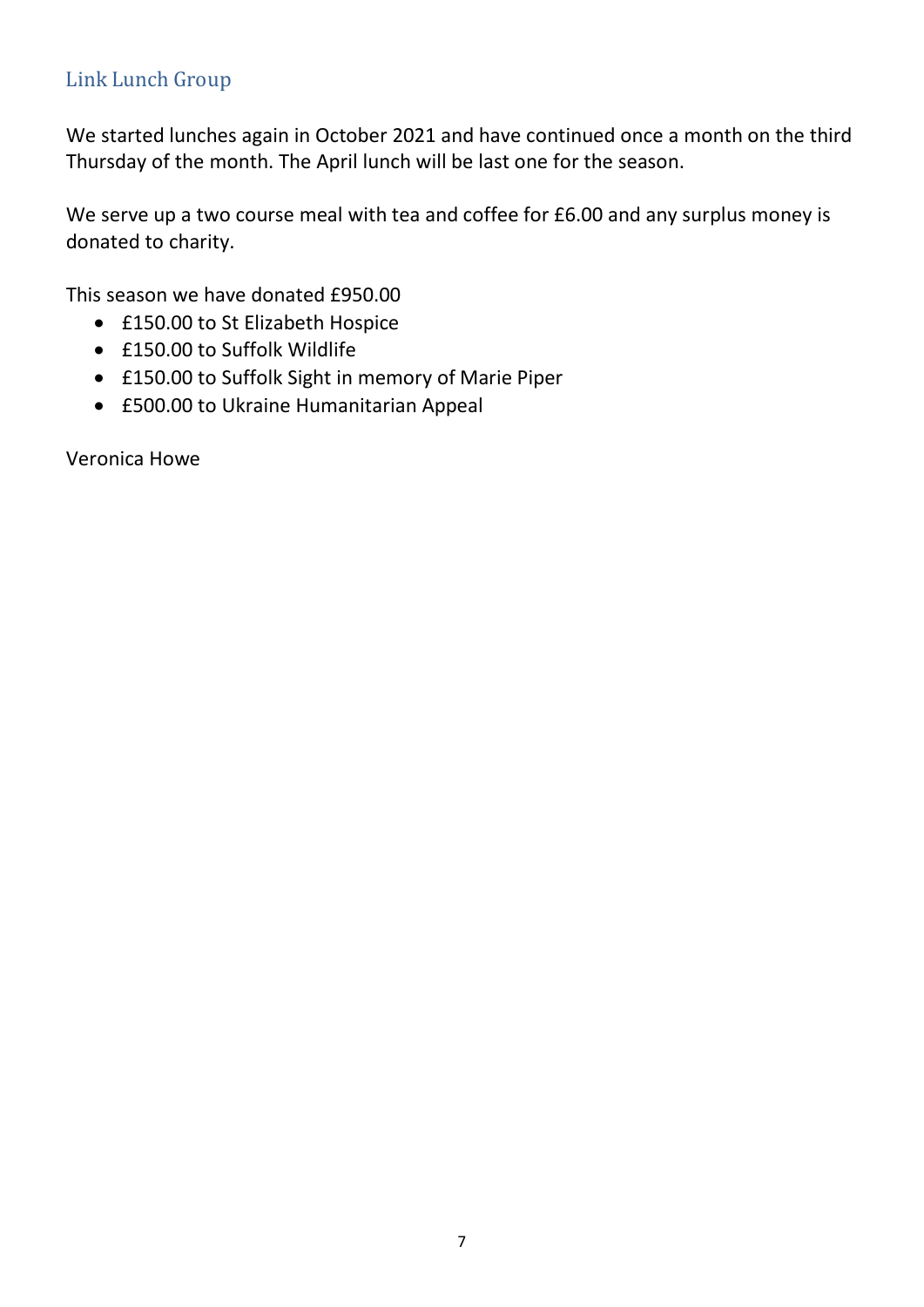# <span id="page-8-0"></span>Bentley Bowls Club

We were able to start our season in the middle of May. This did mean that 3 games had to be cancelled. The games were played with less players, 9 instead of 12 and on a friendly basis so no regations or promotions.

We played in the Samford League Division 1 and finished bottom. Also the Triples League Division 1 and did quite well finishing  $4<sup>th</sup>$ . For a small club we do quite well against some of the bigger Ipswich teams.

We were unable to hold our quiz due to Covid but did hold a Race Night which was a great success, bringing in much needed funds for the Green upkeep and also send a donation to Marie Curie Charity.

We were able to top dress and seed the green this season which were unable to do last year.

The grant from the Parish Council helped towards the cost of sharpening the mower blades and paint for the hut.

We had a presence at the Church Open Day with a display poster with information.

Our Friday night Club Nights still proved a success and it was good to see we have a small band of spectators who came to our home games and some away games too.

Lillian Calvert April 2022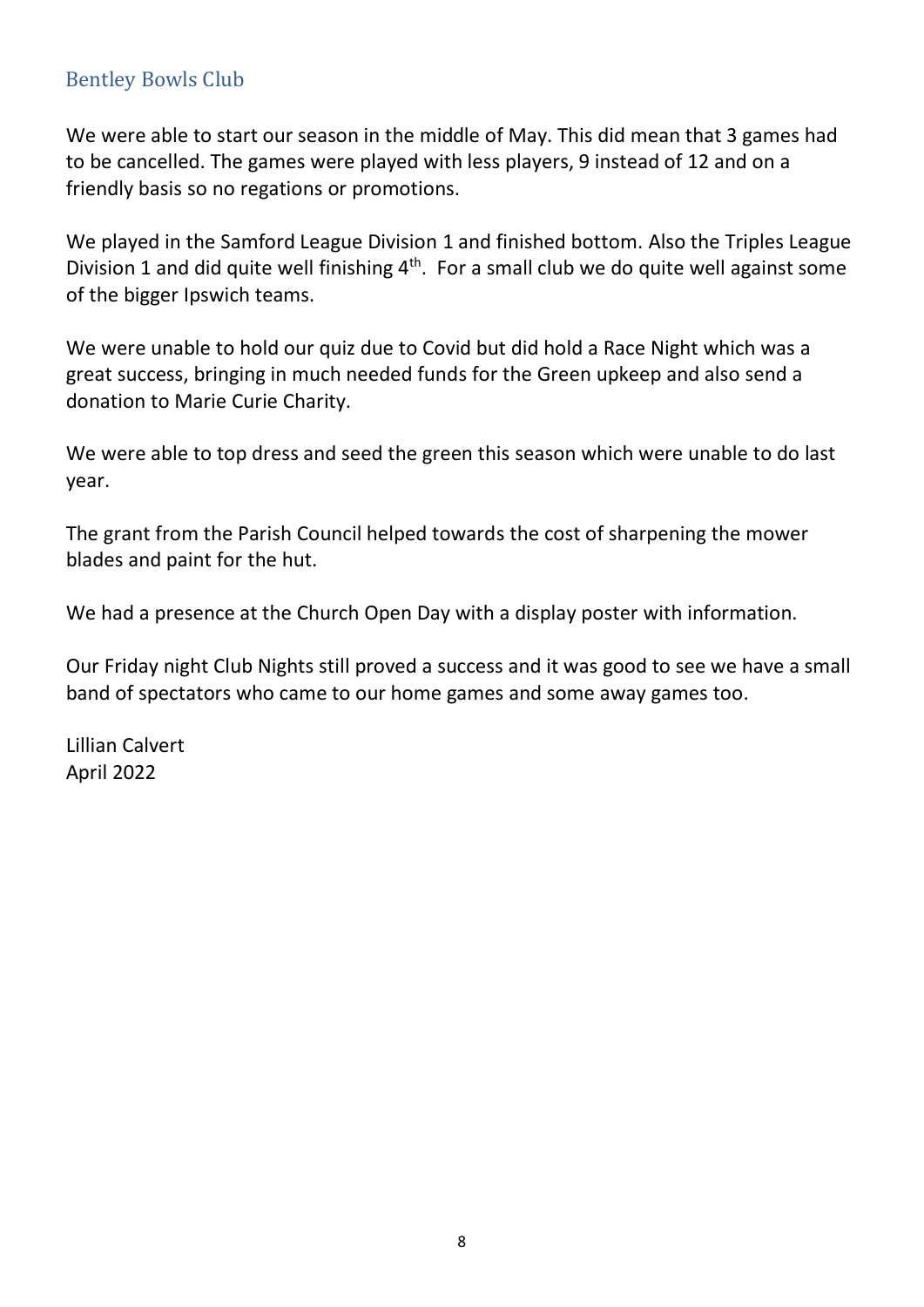

# **Bentley Toddler Group**

 **Registered Charity No:1026973**

#### Report for Annual Parish Meeting 14<sup>th</sup> April 2022

We had to stop our group at the end of March 2020, for the first time ever.

We were able to restart in September 2020, meeting on just Monday mornings, to protect everyone from using the equipment too regularly. In June 2021 we recommenced our normal Monday and Wednesday mornings. We found that, when we started after lockdown, there were very few Toddler Groups operating. This made our group very popular because many toddlers and babies had missed out on socialising, as had their parents or carers.

We have been very fortunate, because long standing village groups have been allowed to operate, free of charge, by the Village Hall Committee, who decided to pass on the benefit received from grants. This has been really appreciated by our group. During this period we were unable to fund raise, and this is necessary for our group to survive, and keep fees at a reasonable level.

A little info/advertising!

We meet as said on a Monday and Wednesday mornings 9.30 to 12 noon, during school term times.

We charge toddlers over 1 year £3, babies £1, plus £1 for an extra child.

Both children, parents/carers have drinks and biscuits mid-morning.

We are still very mindful of Covid, and use the ceiling fans, open windows, plus hand sanitisers and wipes are made available and use is promoted.

Pam Rayment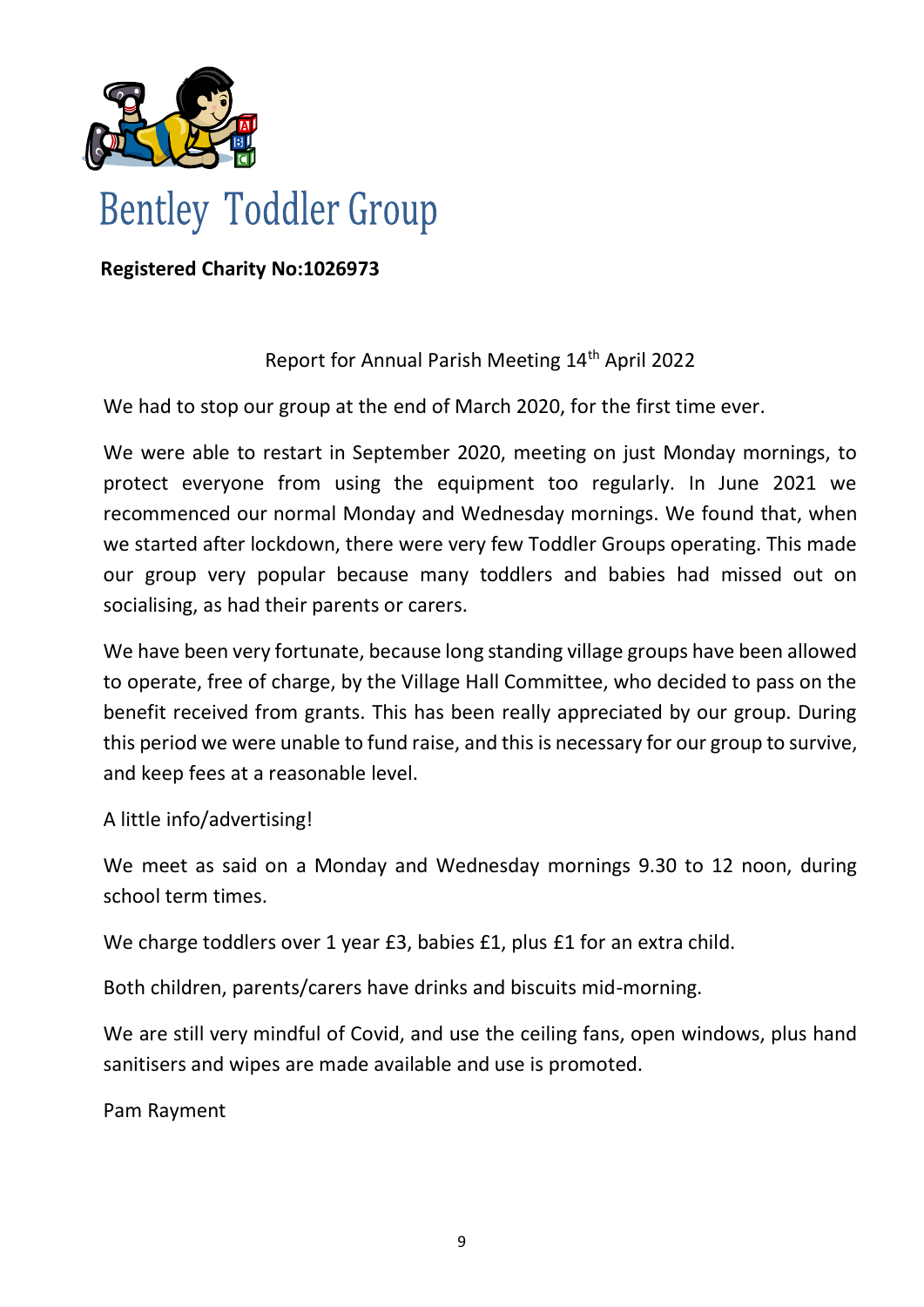

April 2022

# <span id="page-10-0"></span>Maritime Football Club

The **aeration work** on the field has worked well. Whilst it hasn't provided a total solution to the drainage (which would only be done by way of under-surface drains) it has made a vast improvement. Providing there's no 'torrential' rain the field holds up well; everyone I have spoken to is very impressed.

The field has remained accessible to residents all winter and that certainly hasn't been the case in previous years.

We got 'lucky' with our fixtures and haven't had to call any matches off; that is brilliant (I suspect we may have had to postpone one or two had we had home matches but overall it's very impressive).

The **entrance on school field** has been on hold over the winter due to the condition of the ground. I have kept in regular contact with the school and have touched base with Marianne.

To provide the long-term parking area requires some of the top layer of soil to be removed as it's far more 'boggy' than was initially expected; the reinforced mesh presses too far into the grass to be completely effective (this becomes more noticeable the closer you get to the road).

The equipment required to remove the top layer is very heavy, completing the work over the winter would've caused a lot of damage to the playing field.

To this end, we have installed an access road through the gate to prevent cars getting stuck. Thank you to Marianne who put us in touch with Collins Skip Hire; they donated some of the hardcore (it wasn't a particularly high grade of material so we have spent time making this more aesthetically pleasing, hopefully people will agree we have dressed it well and it now looks in-keeping with the area).

The club's football season finishes mid-June and does not start again until the first week of August so the parking area will be completed during this period. A long-term, reliable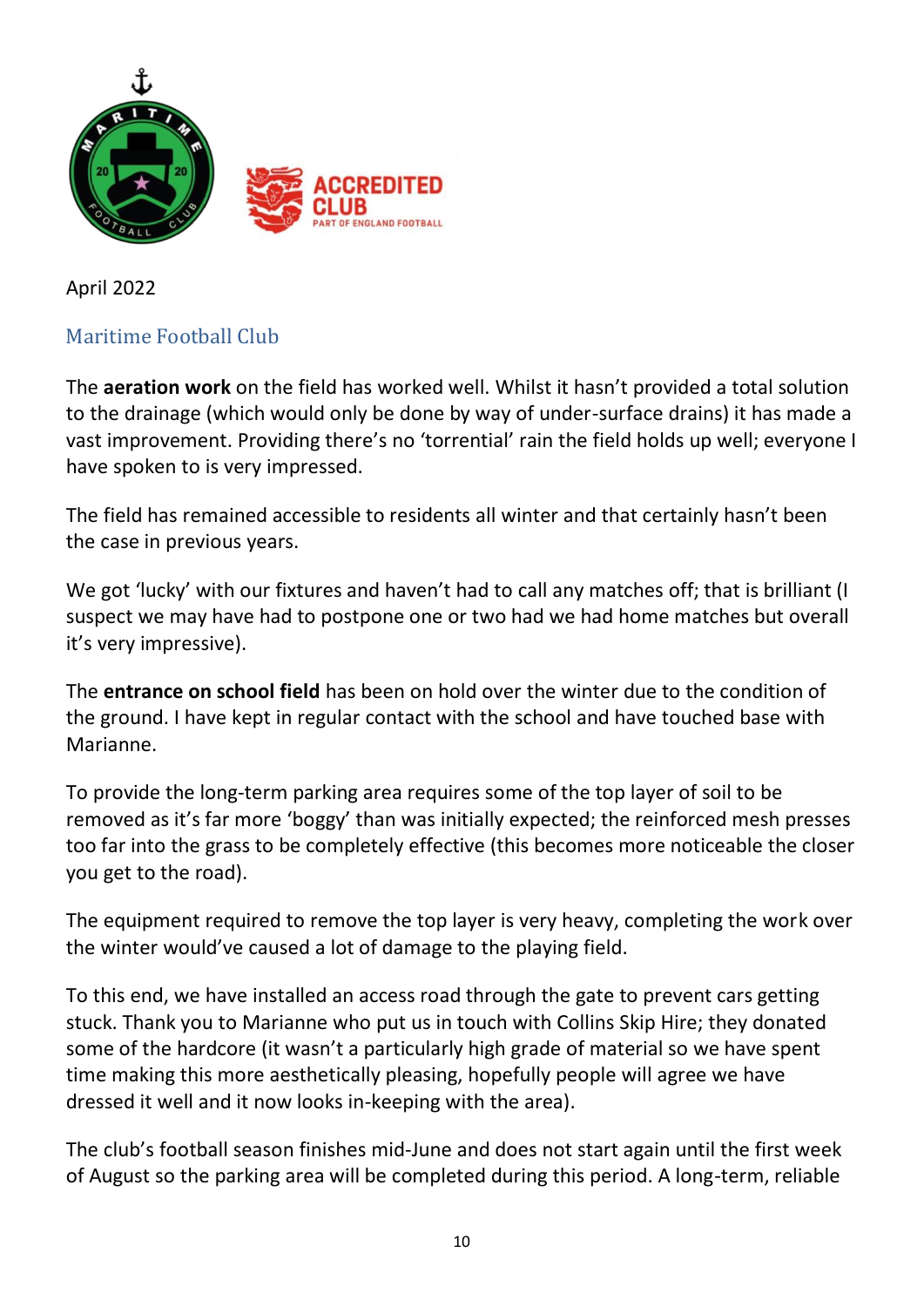parking area for circa thirty cars will be in place for the 2022 winter – it will be an excellent enhancement for the club, school and local residents.

Over the last 7-8 months this area has also had some terrain aeration installed (same as the main field) and it has been slit. All to improve the drainage.

Below is an image to refresh everyone on where it will be completed:



#### **The club's progress**

- The club continues to run with two teams (U12 and U10). There are no immediate plans to add any further at Bentley.
- We're part of Football England and continue to receive praise and compliments from all visiting teams, parents and local residents.
- I believe the small amount of initial 'resistance' to our existence in Bentley has subsided and we are now accepted as the village's little football club.
- Priority on new players is still given to local children before recruiting further afield and we have also had a local resident volunteer with us as part of their Duke of Edinburgh award (they've remained involved after the conclusion of the award). We only use the field on Thursday evenings April-September (with a break in July) due to the light so our usage remains minimal and we continue to attend the field weekly to maintain it.
- We empty the litter bin on the field regularly using our commercial bin (including the dog waste! which is a lovely undertaking
- The Parish's goalposts have been repositioned to allow 24/7 access to them. It's now clear why we protected the goalmouths and provided additional, moveable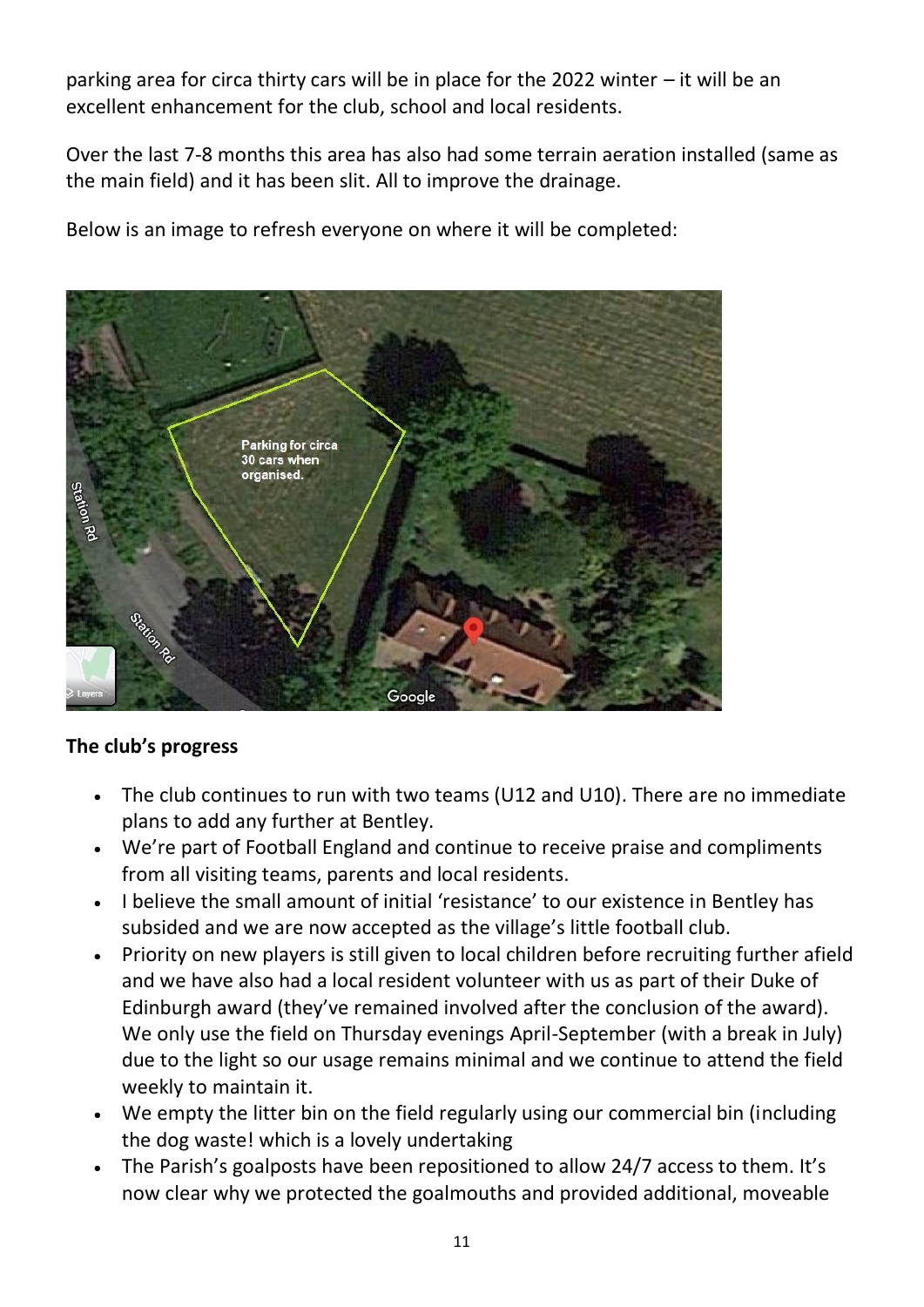goalposts for residents to use as the grass around the repositioned posts has become 'thick mud'. (we will spend some time this summer trying to improve those).

- We continue to work closely with the primary school (both Bentley and Copdock) and more equipment has been donated this year.
- More work is planned for the playing field this summer (scarifying, top dressing etc) to enhance the field further and we will of course, continue to help with local events wherever we can (Nicky has kindly provided details of the next one in early September).

As always, please feel free to contact me on 07464 559239 or jon@fdeonline.co.uk if there are any questions or if we can help with anything locally.

#### **Jon Haines**

Maritime F.C.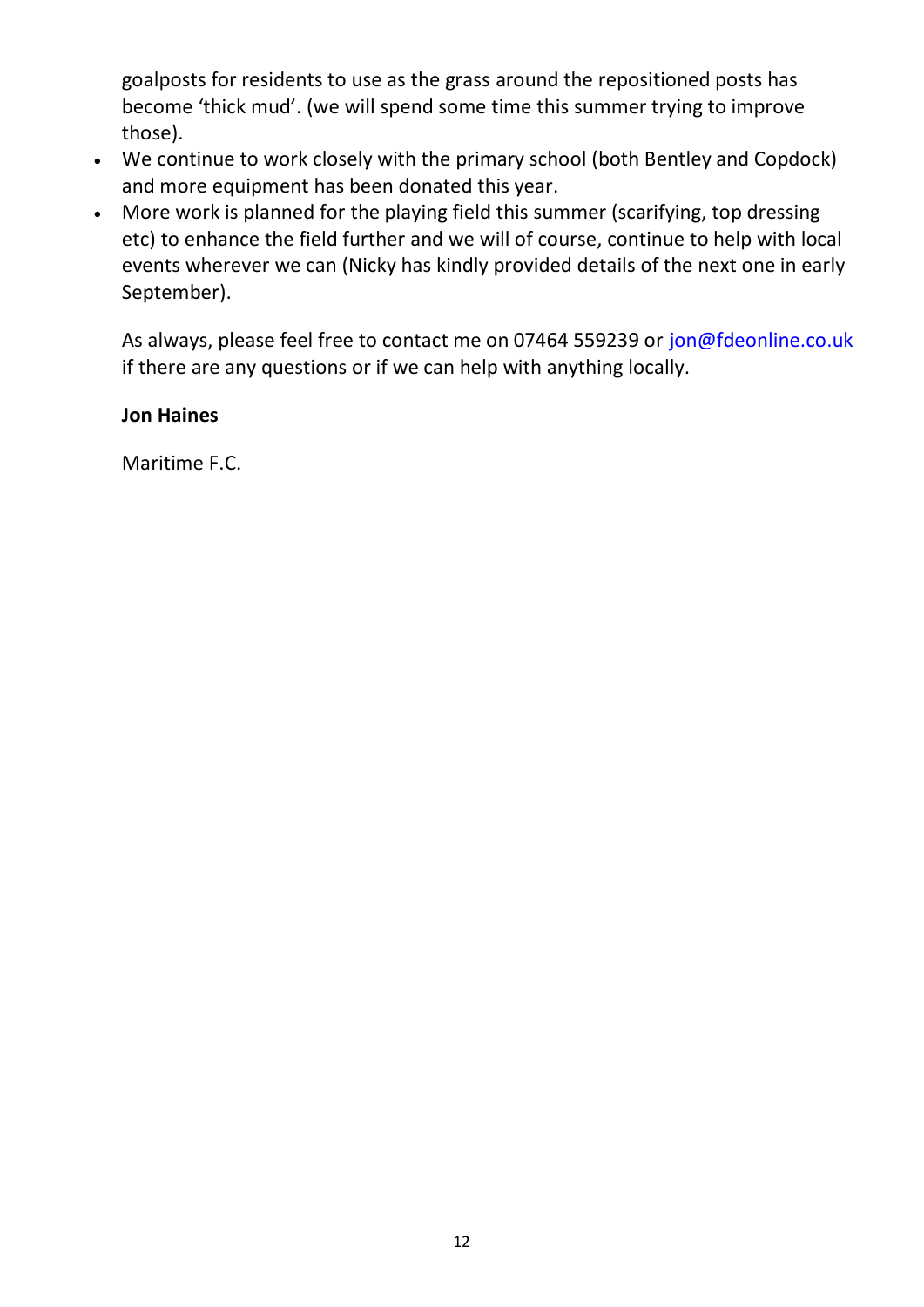<span id="page-13-0"></span>Dear Joy and Parish Council

Unfortunately we will be unable to attend the meeting this year as it falls in our Easter holidays. We will however, as always, send in a report from our Head Pupils which we hope you will be able to share as part of the meeting. If you would like an audio / video version of the pupils sharing their report I am more than happy to send this to you along with a written copy. Please just let me know.

Please pass on our apologies for not being able to attend in person.

Kind regards

Joanne Austin

Executive Headteacher Bentley CEVC & Copdock Primary School Partnership

We have videoed the report for you and it can be accessed here [Bentley School Annual Parish Report 2022 -](https://www.youtube-nocookie.com/embed/urF_8jnKbw8?playlist=urF_8jnKbw8&autoplay=1&iv_load_policy=3&loop=1&modestbranding=1&start=) YouTube (youtube-nocookie.com)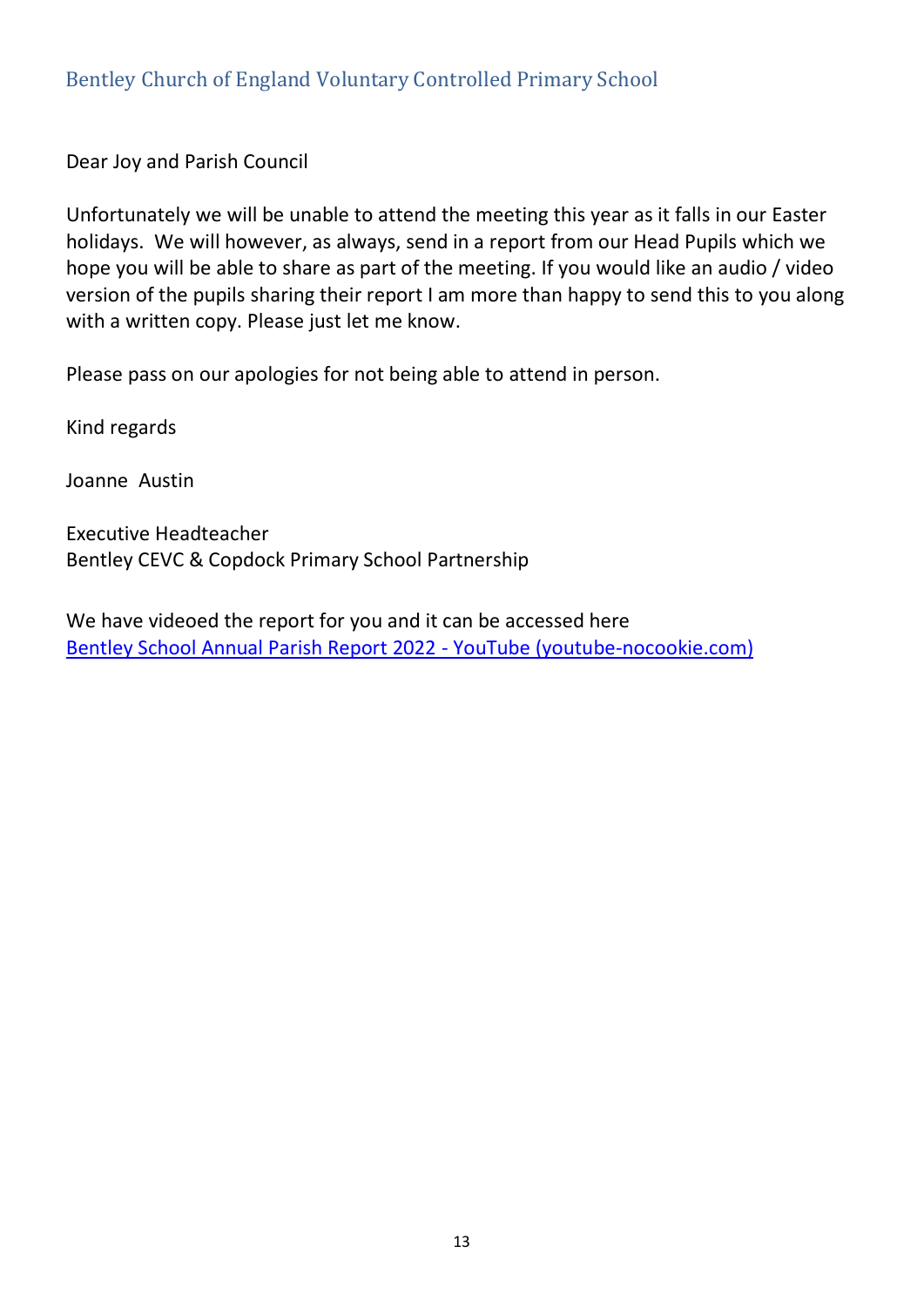# <span id="page-14-0"></span>Bentley Bugle

#### **Community and Church News - 2022 Report**

Production of the Bentley Bugle Community and Church News has continued on a bimonthly basis over the past year.

Advertising manager and Treasurer Peter Day would welcome any leads to companies offering services.

The aim of the Bugle is to keep parishioners informed of Church activities and the activities of the many Clubs and Societies in the village.

Robin Owen retired as editor of the Bugle at the end of 2021 and as the Bugle Team had been unable to find a volunteer to take over, the Parish Council were concerned that this asset to the Community could be lost permanently.

In view of this Marianne Munday has kindly offered to continue with the production for up to a year until a more permanent solution can be found.

Marianne will be happy to receive articles and photos for publication in the Bugle.

We would like to thank all our contributors, who provide all the information for each issue of the Bugle; please keep up the good work! Our thanks also to the volunteers who deliver the Bugle to all the properties in the village.

The Bugle can be accessed online via the Parish Council web site [www.bentleypc.onesuffolk.net](http://www.bentleypc.onesuffolk.net/) 

Peter Day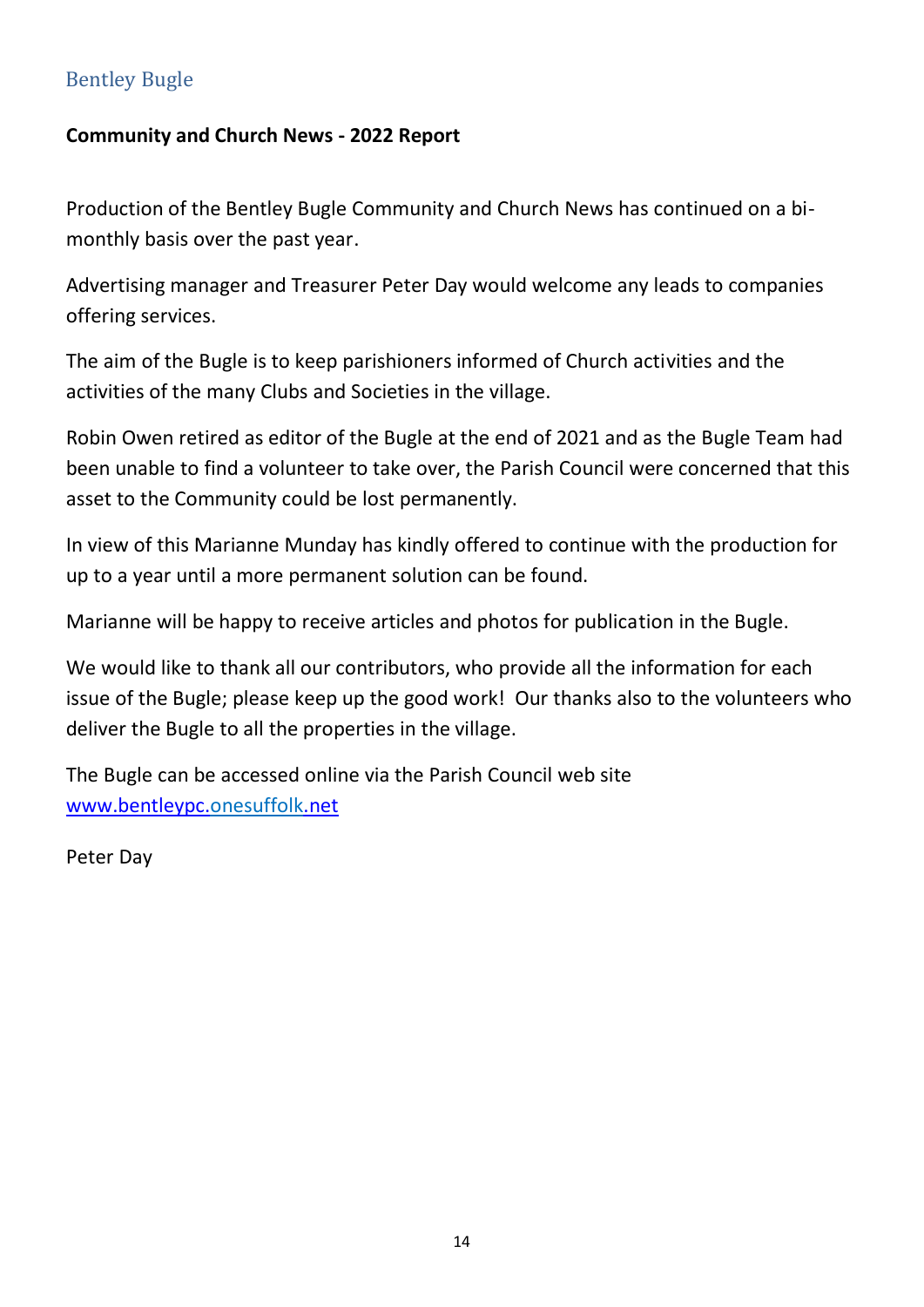# <span id="page-15-0"></span>Case is Altered – Bentley Community Pub Ltd

#### **(2021/2022)**

The last 12 months has been yet another roller coaster ride for the hospitality industry and the Case has been no exception. In May, once we were again able to open our doors and serve our customers inside the pub and not just in the garden, we, just like the government, introduced our 'Road Map to Recovery'. It was decided to keep in place some of the safety measures we had introduced in 2020 for the wellbeing of our volunteers and customers but gradually these are being relaxed.

All our volunteers have continued to do a sterling job coping with all the changes to the regulations for pubs and restaurants and have ensured we remained open. Last summer we reintroduced our Open Mic nights, Quiz nights, Meet up Monday group and as always had a very successful MacMillan Coffee Morning in September. More recently we started to open longer hours and another day of the week. Our charity of the year continues to be St Elizabeth Hospice.

We all know that our lives have changed considerably over the last 2 years and for some especially our socialising habits. Now though most are able to enjoy more freedom and can venture out more often, so hopefully we will see you all soon at the Case.

Kate Spicer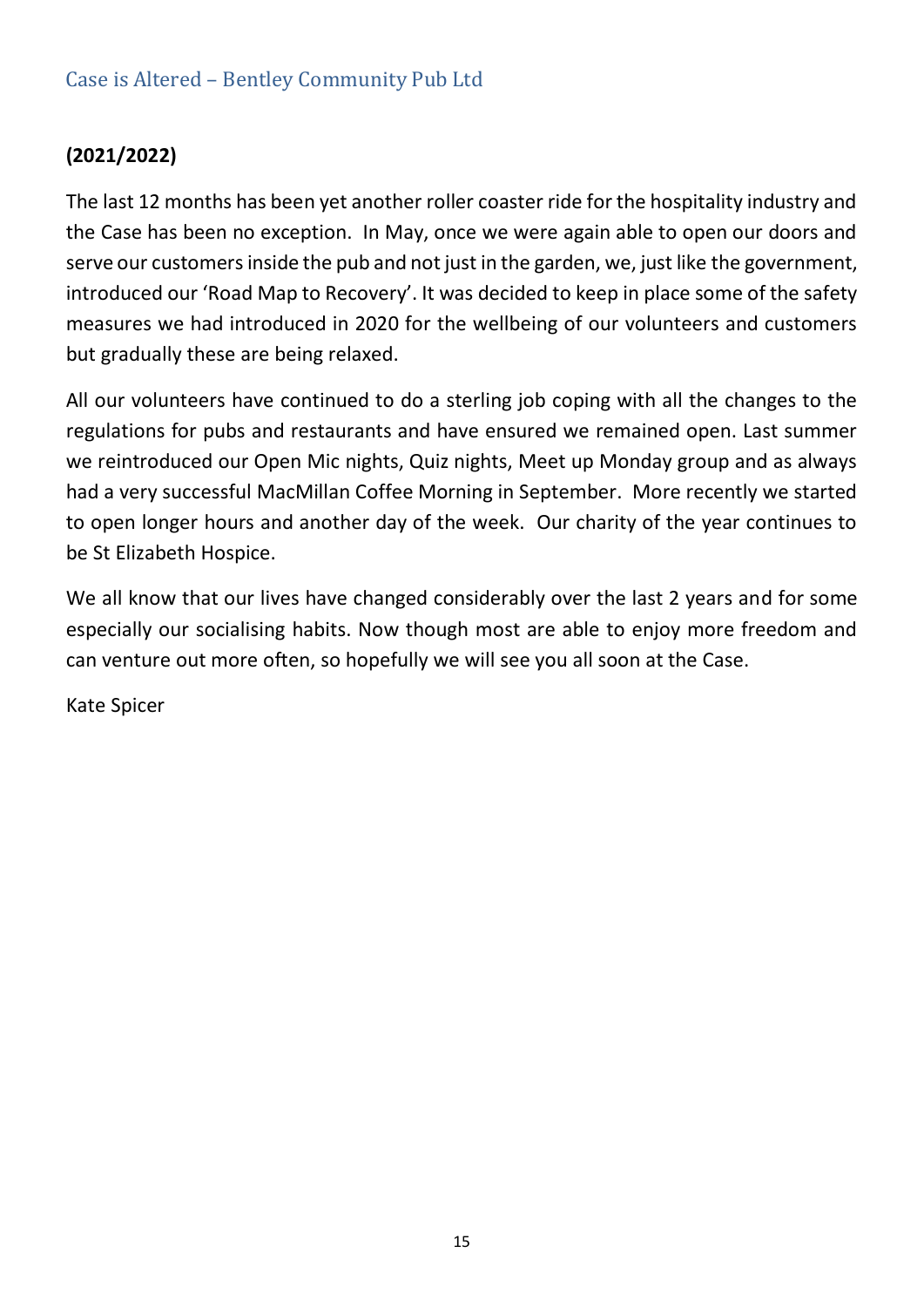# <span id="page-16-0"></span>Bentley Horticultural Society

#### **Report to Bentley Parish Council Annual Meeting 14th April 2022**

The Bentley Horticultural Society continues to be well supported with a current membership of just under 80 members.

As the restrictions imposed during the Covid pandemic eased our first event of 2021 was the Annual Show on Saturday 14<sup>th</sup> August, some 18 months since our previous meeting. The show was well supported by the members with 175 entries entered into the 48 different classes. The hall looked resplendent with the fine display of flowers, vegetables, floral arrangements, handicrafts, preserves, cakes and pastries which, following judging during the morning, was opened in the afternoon for the enjoyment of both members and general public alike.

Our monthly meetings resumed in September with our visiting speakers presenting an illustrated talk on *Gardening for Wildlife* followed in October with a talk on *Hyacinths.*

Following our AGM in November we unfortunately lost our next three meetings when Covid and other unforeseen circumstances intervened. However, for our February meeting we had the pleasure of an extremely informative and entertaining talk on *Henstead Exotic Gardens* by Andrew Brogan, the creator and curator.

We are pleased to acknowledge the continued support of both *Bypass Nurseries* and *The Place for Plants* who offer generous discounts to our members.

And finally we would like to remind everyone that we welcome non-members as guests to both our monthly meetings and coach outings.

Stewart Rowe

Chairman/Secretary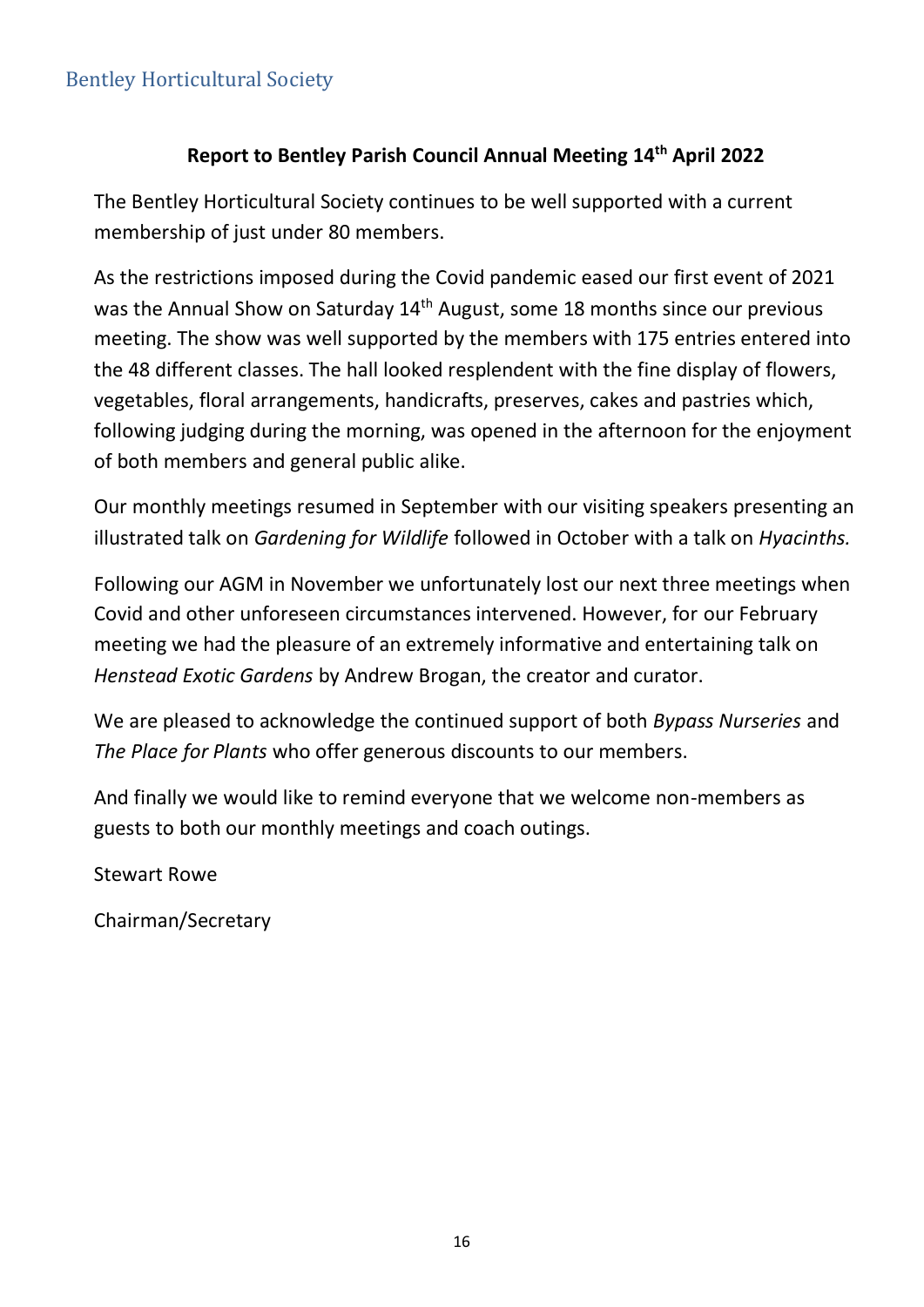# <span id="page-17-0"></span>Tree Warden Report

#### **Annual Parish meeting Thursday 14th April, 2022**

#### **Tree Warden Report (covering April 7th 2021-April 14th 2022)**

As most of you know, the parish Tree Warden (TW) is appointed annually by Bentley Parish Council. Your Tree Warden is an experienced tree and wood specialist who studied the subject as part of a botany degree.

Recently, the TW has been given permission by woodland owners to re-survey several ancient woodlands our parish: Long Wood, Pedlars Grove, Tare Grove, Holly Wood, Gt Martins Wood, Newcombe Wood and Old Hall Wood.

#### 2021

BPC June 3<sup>RD</sup> 2021: TW attended the Tree wardens' i-Tree Eco Plot training on June 2<sup>nd</sup> 2021. at Stowmarket.

BPC July  $1<sup>st</sup>$  2021: TW has emailed a copy of the Suffolk Tree Warden Network (STWN) Briefing. This document outlines tree planting in Suffolk in celebration of the Queen's Platinum Jubilee in 2022

August 29<sup>th</sup> 2021: TW Examined 26 conifer trees at Holly Oak, Hazel Shrub to determine their ecological value. These trees are overgrown and of no conservation value.

BPC 2<sup>nd</sup> September 2021: TW cleared undergrowth around buddleias on north side of the parish container and removed buddleia dead wood.

September 2021: TW contacted BaberghMidSuffolk Tree Officer regarding the severe trimming of the TPO Oak trees along Bergholt Road. Response: farmers are allowed to take of branches on the field side if these impede farm machinery.

October 4<sup>th</sup> 2021: TW gave a webinar presentation via SWT that included the ecological benefit of conserving dead trees, stumps and wood.

BPC October 7<sup>th</sup> 2021: Strong winds brought down branches off surrounding parish field. Confirmed the STWN order of 150 tree saplings and 100m of hedging; the Ipswich Rotary Club offered to help with allocating these.

October 26<sup>th</sup> 2021: TW gave a presentation to Colchester Natural History Society on the same subject as above.

BPC November 4<sup>th</sup> 2021: Strong wind has brought down a tree onto Church Rd, this tree has now been removed and the overhead wires repaired. Suffolk Tree Wardens and the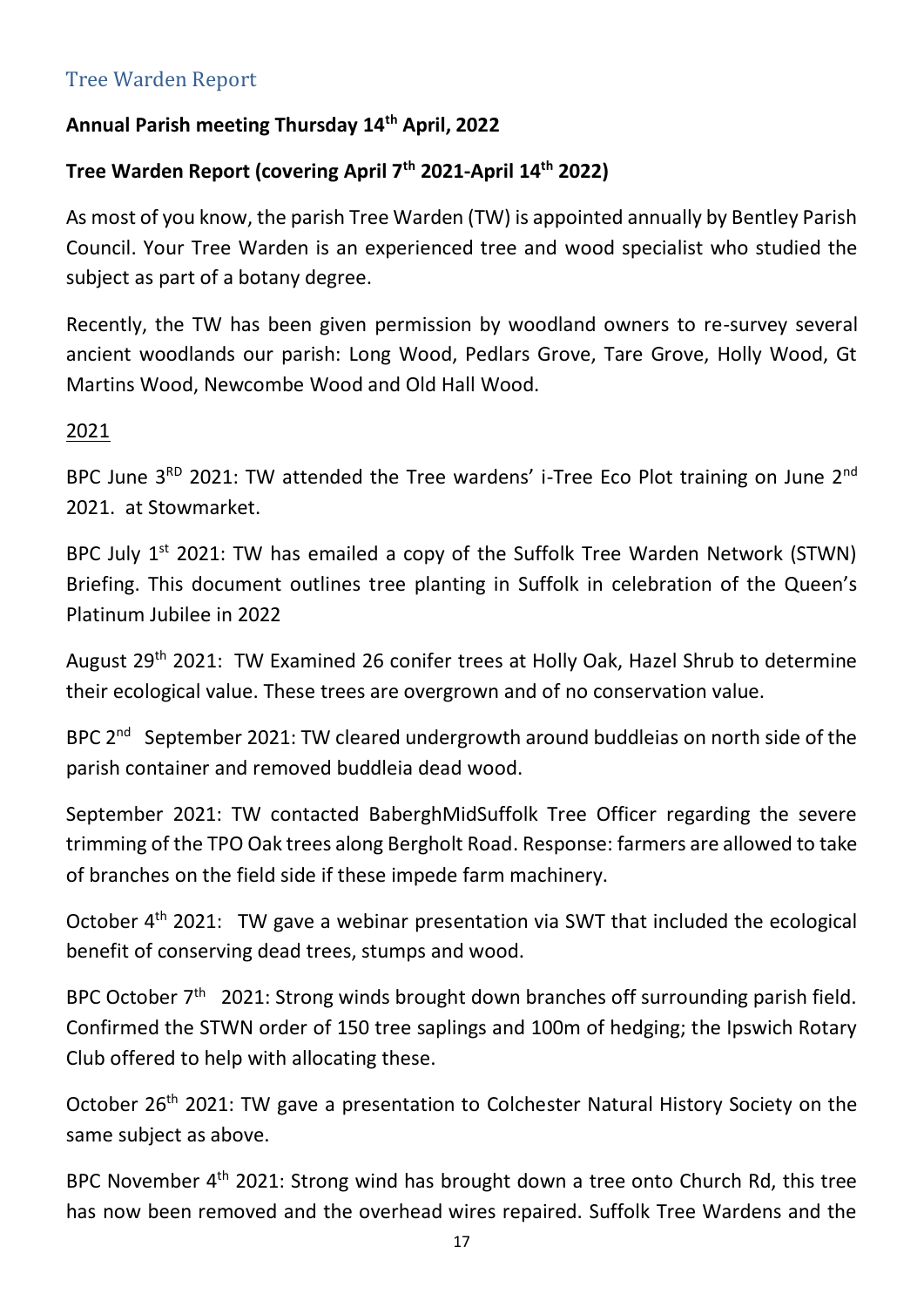Tree Council met at Redgrave Park on 20<sup>th</sup> October for a 'Trees for a Changing Landscape' event and seed gathering (filmed by BBC and shown on 'Countryfile').

November 17<sup>th</sup> 2021: TW took part in a SWT webinar entitled 'Time for Trees'.

November 20th 2021: Regional Tree Warden Forum (TW unable to attend)

November 24<sup>th</sup> 2021: took delivery of the order for 150 tree saplings and 100 metres of hedging from the Woodland Trust (WT,) via the Suffolk Tree Warden Network, to plant in Bentley and its surrounds. Several parishioners helped unload the delivery and with storing this in the container on the parish playing field (tree stakes, guards and mats were also provided as part of the delivery). During the following two months the trees and hedging were transferred to a poly-tunnel in the garden of a friend, where they were potted up.

BPC December 2nd 2021: A £500'000 Farming Hedge Fund has been made available to farmers and landowners in England for creating and planting hedgerow trees under 'Close the Gap'. More strong winds have brought down branches especially of Ash trees. Highways examined the tall birch trees along Highfields and have reported "no action to be taken". 150 tree saplings and 100m of hedging were delivered to the parish field on 25<sup>th</sup> November. Two hedgerows in the village are overgrown and require cutting back.

BPC 6<sup>th</sup> January 2022: The 150 tree saplings and 100m hedging will be delivered through out January, February and March.

January 24<sup>th</sup> 2022: 40 of the WT trees were delivered to a Bentley resident.

BPC 3<sup>rd</sup> February 2022: More fallen tree branches due to strong winds. Bentley Community Orchard fruit trees have been delivered.

February 13<sup>th</sup> 2022: TW and other Bentley residents helped plant the half-standard fruit trees in the Community Orchard.

February 15<sup>th</sup> 2022: Dr Michael Bamford planted two Alder BucKthorn on the outer edge of the parish field.

February 28<sup>th</sup> 2022: The Tree Warden supported the purchase of White Elm Woodland in Ipswich.

BPC March 3<sup>rd</sup> 2022: Due to Storm Eunice, a further fall of dead branches has occurred on the edge of the parish field. The TW has placed these on the two existing stacks.

April 9<sup>th</sup> 2022: The tree warden has visited the Community Orchard several times since the trees were planted. On his last visit ( $9<sup>th</sup>$  April, 2022), the WI pear tree planted over a year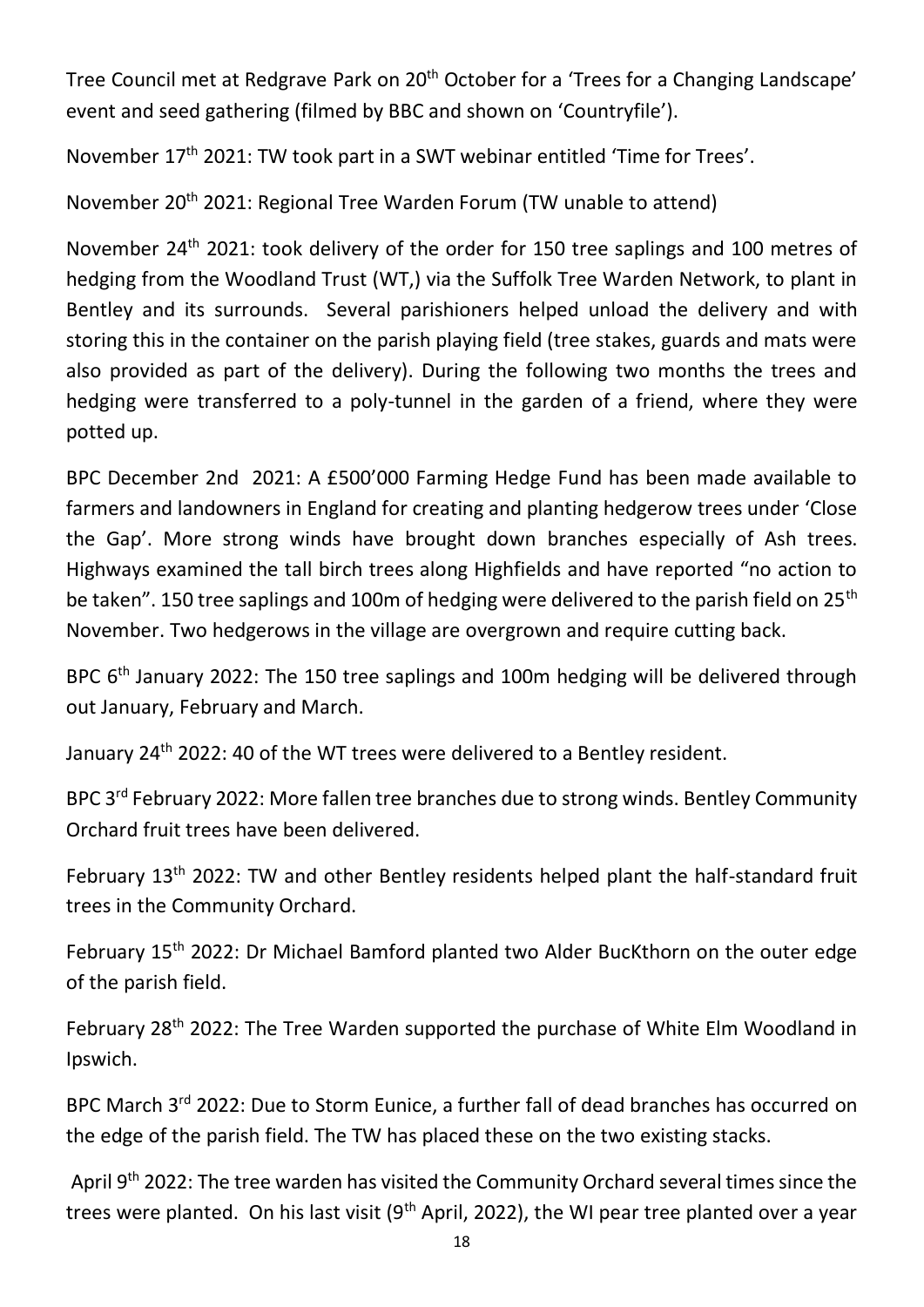ago was in flower. All of the trees planted this year looked healthy and were coming into leaf.

April 11<sup>th</sup> 2022: Carried out an inventory of the WT trees and hedging with the help of a Rotary Club Ipswich member.

Most of the trees and hedging have been allocated (see separate document).

Colin Hawes, Tree Warden

13/14.04.22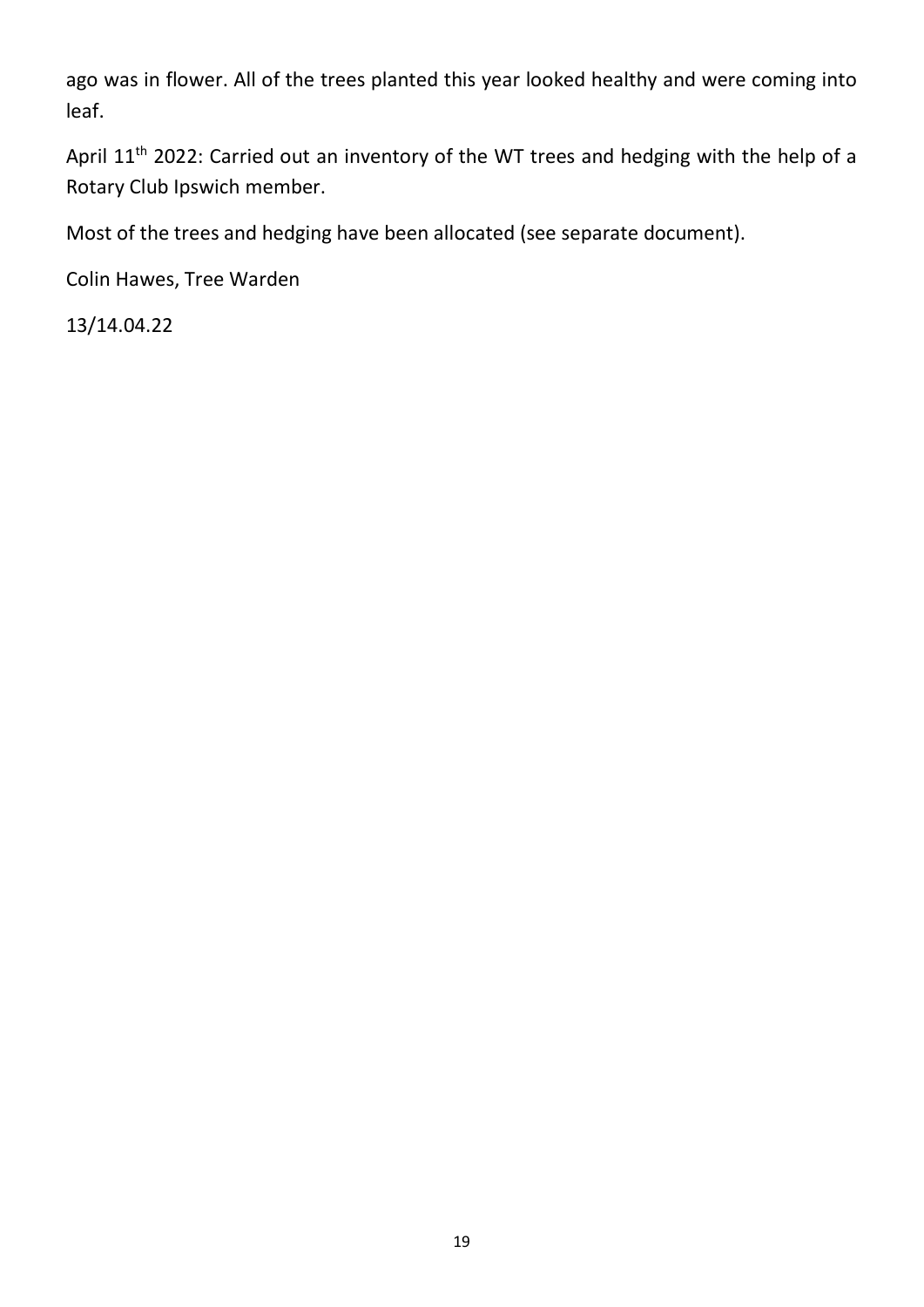# <span id="page-20-0"></span>Friends of Capel Library (FOCL)

For those of you who are not aware, Suffolk Libraries is now Suffolk Libraries IPS Limited (SLIL) a registered mutual society and a member of Co-operative UK. Each of Suffolk libraries friends/ community groups is a member of Suffolk Libraries. SLIL finances the purchase of books and computers but no longer provides funds for replacement shelving, trolleys etc. Volunteers have set up friends groups to raise money for purchase of equipment that SLIL will not finance.

Capel Library Friends Group committee (FOCL) of volunteers was formed in 2013. The Committee members are also trustees of FOCL). Trustees operate under a Small Charity Constitution the purposes of which are set out and published by Suffolk Libraries. We are jointly insured with other "Friends of" other Suffolk Libraries. At present we have five committee/trustee members but are seeking two more volunteers to join us. Committee/trustee meetings were held once a month before the virus struck but are now held less frequently. To be a member of the Friends Group costs just £2 per year. This entitles a member to a discount at film night and other events. The £2 raises money for FOCL to purchase equipment that is required. FOCL also organises and holds events to raise funds which include an annual quiz night (this year 12 November). This year, too, we will have a stall at the Tudor event on Saturday 3<sup>rd</sup> September in Bentley. Film nights held in Capel Library on the third Tuesday of every month also raises funds.

During the period 2020-2021 we were like everyone else restricted in what we could do. However, we are now operating normally and welcome you to our events.

Colin Hawes

FOCL trustee/committee member

14.04.22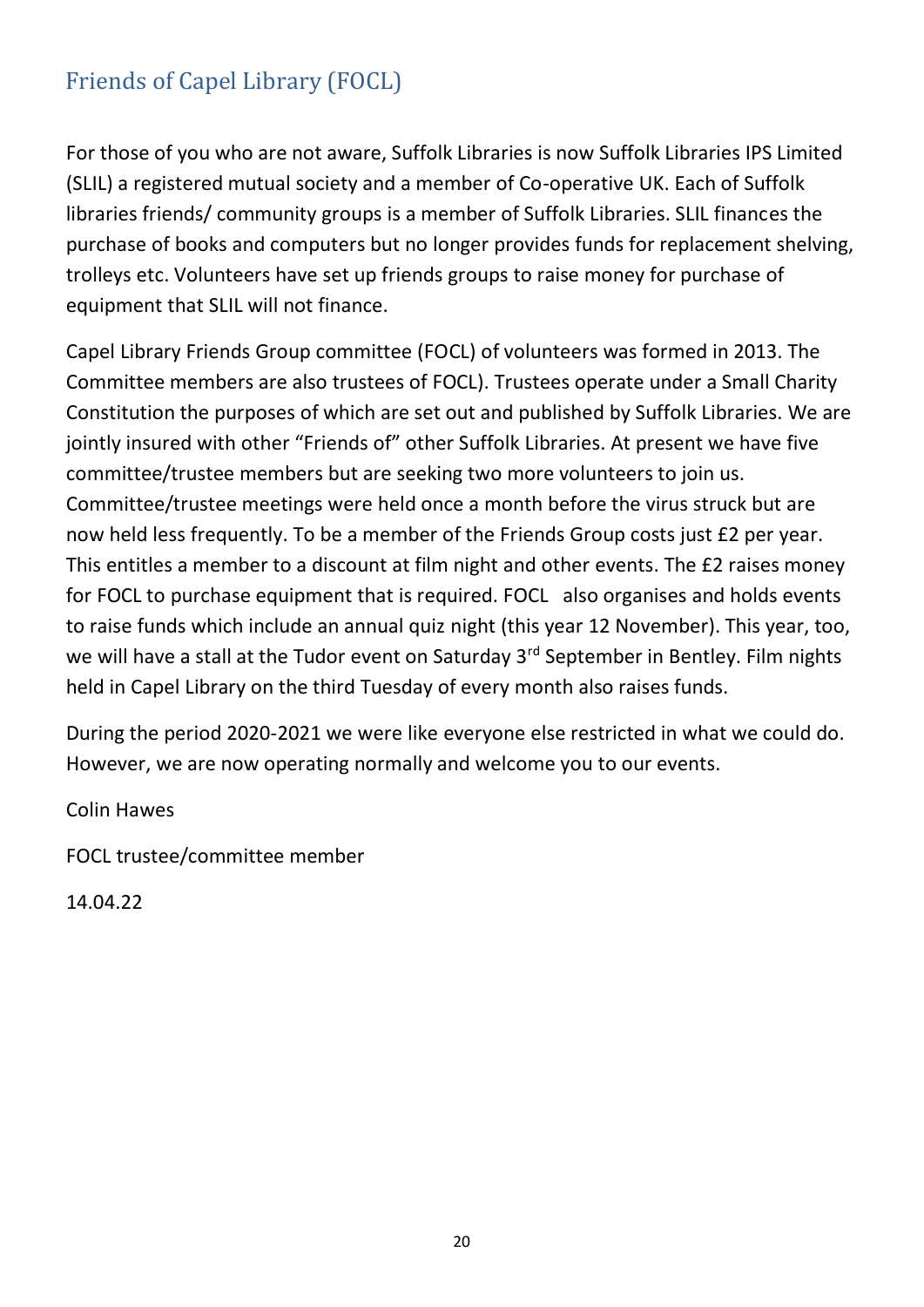# <span id="page-21-0"></span>Bentley Community Stores

#### **Shopping Locally really helps!**

# **We are 100% community owned for the benefit of our Village. Bentley is very fortunate to have a team of enthusiastic and willing volunteers who run all aspects of the shop.**

With rising fuel costs the option of shopping locally can be a real boon as our community shop has so many products on offer and at very good prices on your doorstep.

A new village resident said they did not realize we had such a wide range of products available and at reasonable prices until they actually visited the shop! Seeing is believing as they say!

Now we are all getting over the strict Covid restrictions we allow more people in the shop which gives time to browse and see what is available on your doorstep.

If you cannot find what you want we can always get it for you!

We always try hard to support local suppliers and this covers a wide range......

**Country Pies from Capel St Mary** are very popular.

**East End Butchers** supply us weekly.

**Havensfield Happy Eggs** are Suffolk based

**Bakers Delight** from Capel deliver fresh bread and rolls daily

**EV Cakes** from Hadleigh with cakes and biscuits to delight.

**Broadland Hams** deliver weekly from Norfolk

**Bentley Honey** cannot get more local!

**Press Gang Laundry f**rom Hadleigh weekly service.

Whole foods from **Wholefoods Store in Manningtree**

**Coffeelink** all Ipswich roasted, cafetière, decaf, espresso and beans.

**Suffolk Sea Salt, Hill Farm** RapeSeed oil

**Stoke Farm Orchards** Apple Juices

**Books by Local Author,** Nicky Moxey.